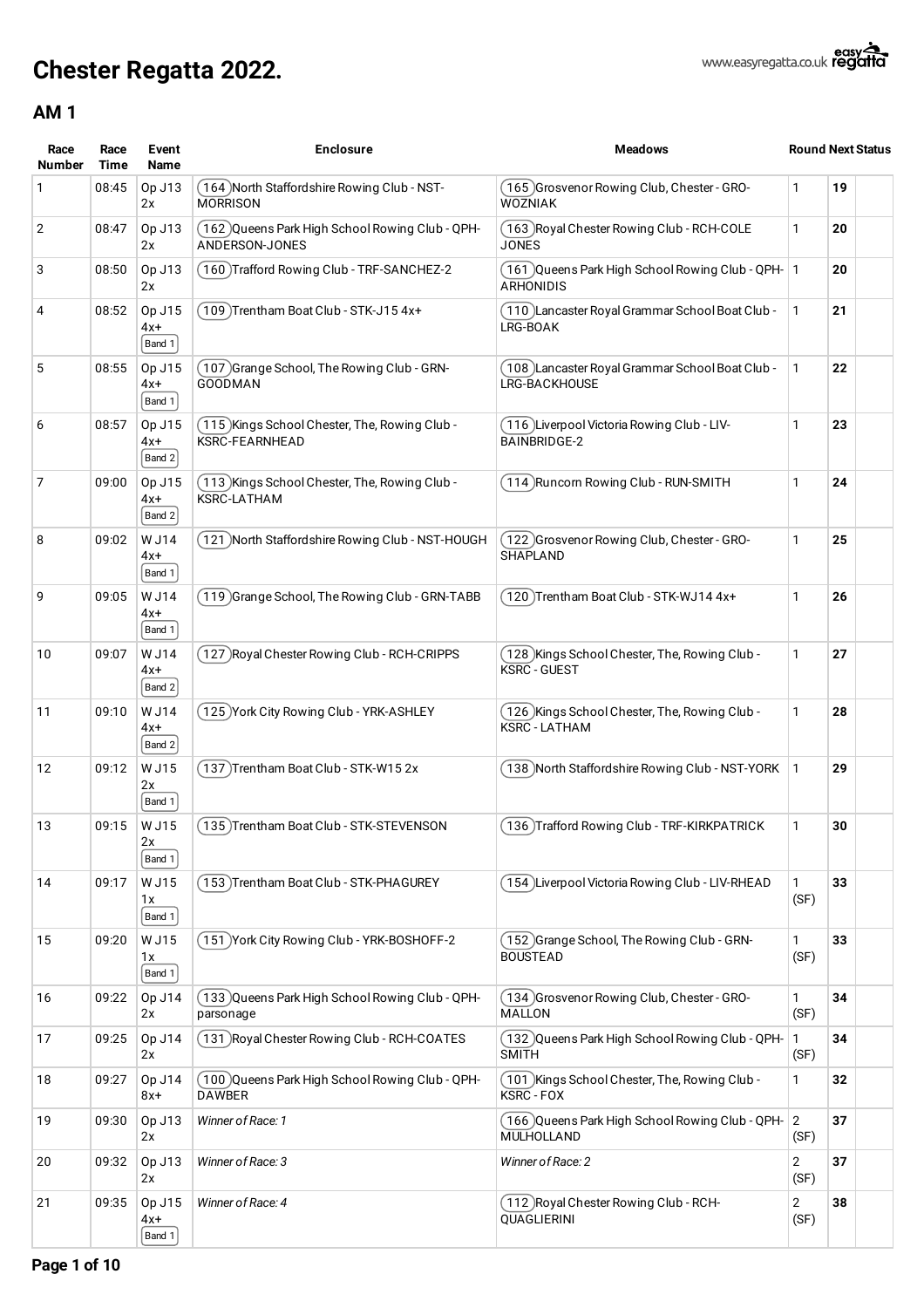| Race<br><b>Number</b> | Race<br>Time | Event<br>Name                | <b>Enclosure</b>                                              | <b>Meadows</b>                                                           | <b>Round Next Status</b> |    |  |
|-----------------------|--------------|------------------------------|---------------------------------------------------------------|--------------------------------------------------------------------------|--------------------------|----|--|
| 22                    | 09:37        | Op J15<br>$4x+$<br>Band 1    | Winner of Race: 5                                             | (111) Queens Park High School Rowing Club - QPH- 2<br><b>HALEWOOD</b>    | (SF)                     | 38 |  |
| 23                    | 09:40        | Op J15<br>4x+<br>$ $ Band 2  | Winner of Race: 6                                             | (118) North Staffordshire Rowing Club - NST-<br><b>JOHNSON</b>           | 2<br>(SF)                | 39 |  |
| 24                    | 09:42        | Op J15<br>4x+<br>Band 2      | Winner of Race: 7                                             | (117) York City Rowing Club - YRK-CHALK                                  | 2<br>(SF)                | 39 |  |
| 25                    | 09:45        | W J14<br>4x+<br>Band 1       | Winner of Race: 8                                             | (124)Queens Park High School Rowing Club - QPH-<br>TWIGG                 | $\overline{2}$<br>(SF)   | 40 |  |
| 26                    | 09:47        | W J14<br>4x+<br>Band 1       | Winner of Race: 9                                             | (123) Queens Park High School Rowing Club - QPH- 2<br>JONES-2            | (SF)                     | 40 |  |
| 27                    | 09:50        | W J14<br>$4x+$<br>Band 2     | Winner of Race: 10                                            | (130) Kings School Chester, The, Rowing Club -<br><b>KSRC - HOBCROFT</b> | $\overline{2}$<br>(SF)   | 41 |  |
| 28                    | 09:52        | W J14<br>4x+<br>Band 2       | Winner of Race: 11                                            | (129 )Grange School, The Rowing Club - GRN-<br><b>JONES</b>              | 2<br>(SF)                | 41 |  |
| 29                    | 09:55        | W J15<br>2x<br>Band 1        | Winner of Race: 12                                            | (140)Queens Park High School Rowing Club - QPH-<br><b>FERGUSON</b>       | $\vert$ 2<br>(SF)        | 42 |  |
| 30                    | 09:57        | W J15<br>2x<br>Band 1        | Winner of Race: 13                                            | (139)Queens Park High School Rowing Club - QPH-<br>WEHBEH-2              | $\overline{2}$<br>(SF)   | 42 |  |
| 31                    | 10:00        | Op J14<br>$8x+$              | (103) Grange School, The Rowing Club - GRN-<br><b>TOPPING</b> | (104) Kings School Chester, The, Rowing Club -<br><b>KSRC - PARRY</b>    | 2<br>(SF)                | 43 |  |
| 32                    | 10:02        | Op J14<br>$8x+$              | Winner of Race: 18                                            | (102) Kings School Chester, The, Rowing Club -<br><b>KSRC - ALDEN</b>    | $\overline{2}$<br>(SF)   | 43 |  |
| 33                    | 10:05        | <b>WJ15</b><br>1 X<br>Band 1 | Winner of Race: 15                                            | Winner of Race: 14                                                       | 2(F)                     |    |  |
| 34                    | 10:07        | Op J14<br>2x                 | Winner of Race: 17                                            | Winner of Race: 16                                                       | 2(F)                     |    |  |
| 35                    | 10:10        | Op J14<br>1x                 | 146) Trentham Boat Club - STK-HOLMES                          | $(147)$ Queens Park High School Rowing Club - QPH- $\vert$ 1<br>LEWIS-2  |                          | 45 |  |
| 36                    | 10:12        | W J15<br>1x<br>Band 2        | 155 Trafford Rowing Club - TRF-NEWTON                         | (156) Royal Chester Rowing Club - RCH-<br><b>ROBERTSON</b>               | 1                        | 47 |  |
| 37                    | 10:15        | Op J13<br>2x                 | Winner of Race: 20                                            | Winner of Race: 19                                                       | 3(F)                     |    |  |
| 38                    | 10:17        | Op J15<br>4x+<br>Band 1      | Winner of Race: 22                                            | Winner of Race: 21                                                       | 3(F)                     |    |  |
| 39                    | 10:20        | Op J15<br>$4x+$<br>Band 2    | Winner of Race: 24                                            | Winner of Race: 23                                                       | 3(F)                     |    |  |
| 40                    | 10:22        | W J14<br>$4x+$<br>$ $ Band 1 | Winner of Race: 26                                            | Winner of Race: 25                                                       | 3(F)                     |    |  |
| 41                    | 10:25        | W J14<br>$4x+$<br>Band 2     | Winner of Race: 28                                            | Winner of Race: 27                                                       | 3(F)                     |    |  |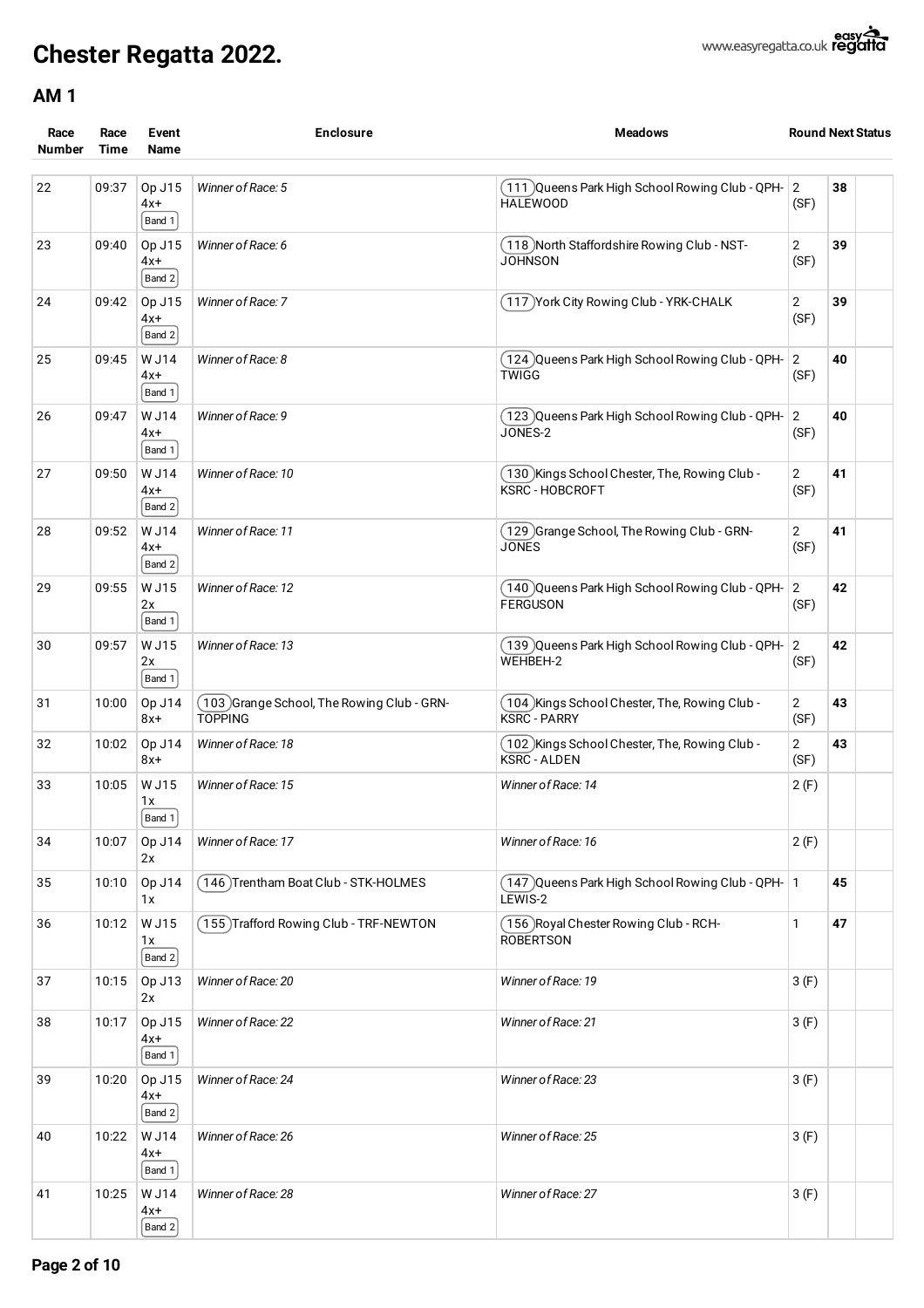

| Race<br><b>Number</b> | Race<br><b>Time</b> | Event<br>Name           | <b>Enclosure</b>                                                    | <b>Meadows</b>                                                     | <b>Round Next Status</b> |    |  |
|-----------------------|---------------------|-------------------------|---------------------------------------------------------------------|--------------------------------------------------------------------|--------------------------|----|--|
| 42                    | 10:27               | W J15<br>2x<br>Band $1$ | Winner of Race: 30                                                  | Winner of Race: 29                                                 | 3(F)                     |    |  |
| 43                    | 10:30               | Op J14<br>$8x+$         | Winner of Race: 32                                                  | Winner of Race: 31                                                 | 3(F)                     |    |  |
| 44                    | 10:32               | Op J14<br>1x            | 149 Runcorn Rowing Club - RUN-E HUGHES                              | (150)Grange School, The Rowing Club - GRN-<br>SCAWN-2              | $\overline{2}$<br>(SF)   | 52 |  |
| 45                    | 10:35               | Op J14<br>1x            | Winner of Race: 35                                                  | (148) York City Rowing Club - YRK-JACKSON-2                        | $\sqrt{2}$<br>(SF)       | 52 |  |
| 46                    | 10:37               | W J15<br>1x<br>Band $2$ | [158] Liverpool Victoria Rowing Club - LIV-<br><b>KIMMANCE</b>      | (159 )Royal Chester Rowing Club - RCH-<br>STRINGFELLOW-2           | $\sqrt{2}$<br>(SF)       | 53 |  |
| 47                    | 10:40               | W J15<br>1x<br>Band 2   | Winner of Race: 36                                                  | (157) North Staffordshire Rowing Club - NST-<br><b>GOODFELLOW</b>  | $\overline{2}$<br>(SF)   | 53 |  |
| 48                    | 10:42               | W J15<br>2x<br>Band $2$ | 141 Grosvenor Rowing Club, Chester - GRO-<br><b>ELLISON</b>         | (142) Runcorn Rowing Club - RUN-MUSCART                            | $\mathbf{1}$             | 55 |  |
| 49                    | 10:45               | W J13<br>$4x +$         | (167)Queens Park High School Rowing Club - QPH-<br>neary            | (168) North Staffordshire Rowing Club - NST-SHAO                   | 1(F)                     |    |  |
| 50                    | 10:47               | Op J12<br>1x            | (169)Trafford Rowing Club - TRF-LO                                  | (170) Liverpool Victoria Rowing Club - LIV-OLSEN<br><b>SKINNER</b> | 1(F)                     |    |  |
| 51                    | 10:50               | Op J15<br>$4+$          | (105) Kings School Chester, The, Rowing Club -<br><b>KSRC-THORP</b> | (106) Queens Park High School Rowing Club - QPH- 1 (F)<br>PEARSON  |                          |    |  |
| 52                    | 10:52               | Op J14<br>1x            | Winner of Race: 45                                                  | Winner of Race: 44                                                 | 3(F)                     |    |  |
| 53                    | 10:55               | W J15<br>1x<br>Band 2   | Winner of Race: 47                                                  | Winner of Race: 46                                                 | 3(F)                     |    |  |
| 54                    | 10:57               | W J15<br>2x<br>Band 2   | 144 Kings School Chester, The, Rowing Club - KCH-<br>KENNINGHAM     | (145) Kings School Chester, The, Rowing Club -<br>KCH-WORSNOP      | $\overline{2}$<br>(SF)   | 56 |  |
| 55                    | 11:00               | W J15<br>2x<br>Band $2$ | Winner of Race: 48                                                  | (143) Kings School Chester, The, Rowing Club -<br><b>KCH-SAHA</b>  | $\overline{2}$<br>(SF)   | 56 |  |
| 56                    | 11:02               | W J15<br>2x<br>Band $2$ | Winner of Race: 55                                                  | Winner of Race: 54                                                 | 3(F)                     |    |  |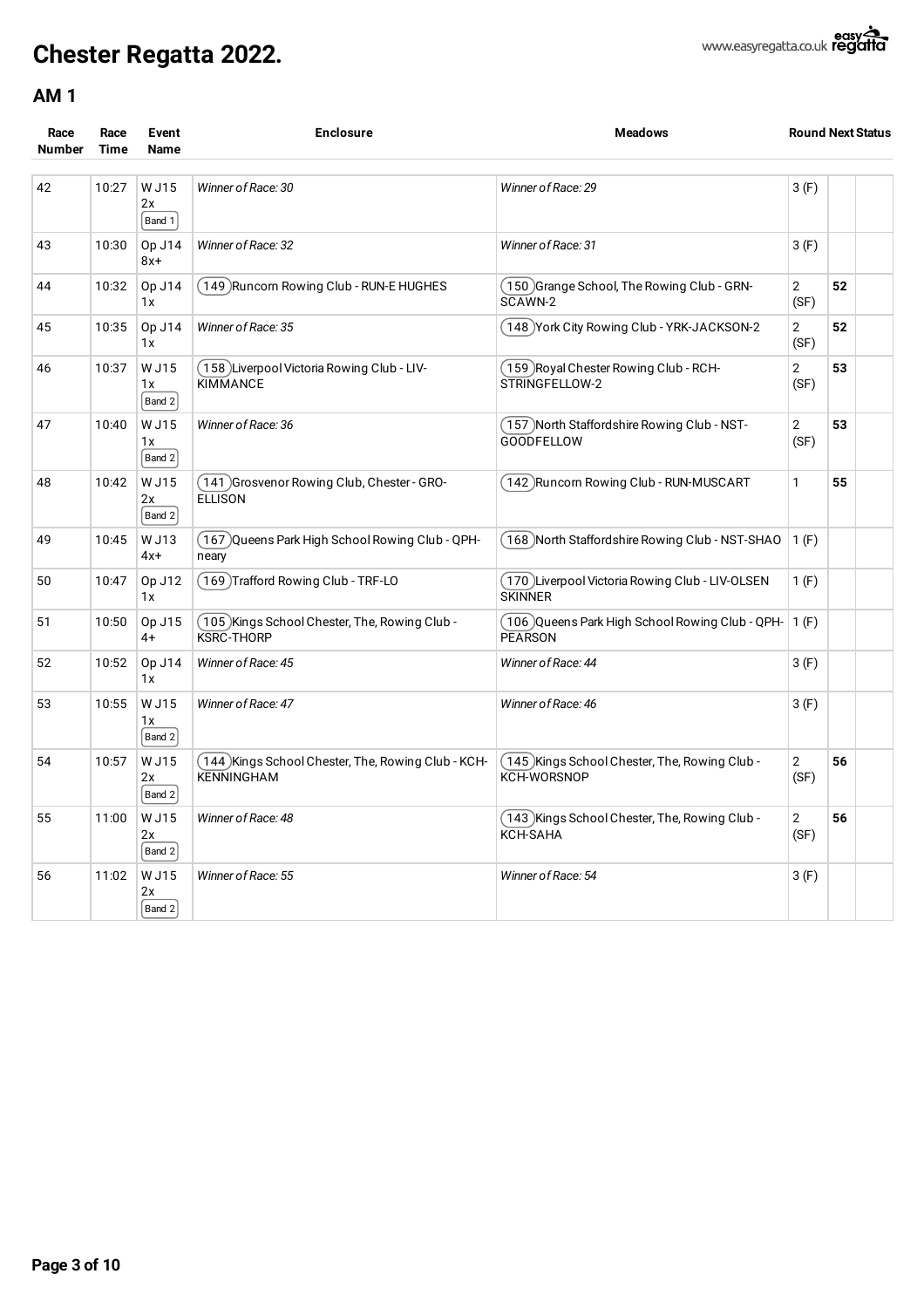| Race<br><b>Number</b> | Race<br>Time | Event<br>Name          | <b>Enclosure</b>                                                   | <b>Meadows</b>                                                         |                        | <b>Round Next Status</b> |
|-----------------------|--------------|------------------------|--------------------------------------------------------------------|------------------------------------------------------------------------|------------------------|--------------------------|
| 57                    | 11:10        | Op J16<br>1 x          | 231 North Staffordshire Rowing Club - NST-<br><b>JACKSON</b>       | 232 Lancaster Royal Grammar School Boat Club -<br>LRG-BOSE-MILLER      | 1                      | 75                       |
| 58                    | 11:12        | Op J16<br>1x           | 229 Queens Park High School Rowing Club -<br>OPH-PARLEVLIET-2      | (230 )Kings School Chester, The, Rowing Club - KSRC -<br><b>MACHIN</b> | 1                      | 76                       |
| 59                    | 11:15        | Op J16<br>1x           | 227 Grosvenor Rowing Club, Chester - GRO-<br><b>CRAVEN</b>         | 228 Lancaster Royal Grammar School Boat Club -<br>LRG-WALKER           | 1                      | 76                       |
| 60                    | 11:17        | Op J18<br>1x           | 223 Trafford Rowing Club - TRF-RIDGWAY)                            | 224 Royal Chester Rowing Club - RCH-EDDLESTON                          | 1                      | 77                       |
| 61                    | 11:20        | Op J18<br>1x           | 221 Trafford Rowing Club - TRF-HEATON                              | 222 Lancaster Royal Grammar School Boat Club -<br>LRG-PORT             | 1                      | 78                       |
| 62                    | 11:22        | Op 2x                  | 236 Mersey Rowing Club - MES-MACHADO                               | 237 Bangor University Boat Club - UNW-WHYTE                            | 1<br>(SF)              | 81                       |
| 63                    | 11:25        | Op 2x                  | 234)Trafford Rowing Club - TRF-HOWARTH                             | 235 )Keele University Boat Club - KUBC-4                               | 1<br>(SF)              | 81                       |
| 64                    | 11:27        | Op J18<br>2x<br>Band 2 | 210 Runcorn Rowing Club - RUN-STOBIE                               | 211 ) Lancaster Royal Grammar School Boat Club -<br><b>LRG-SKINN</b>   | 1<br>(SF)              | 82                       |
| 65                    | 11:30        | Op J18<br>2x<br>Band 2 | 208 Kings School Chester, The, Rowing Club-<br><b>KSRC - ATKIN</b> | 209 Royal Chester Rowing Club - RCH-DIXON                              | 1<br>(SF)              | 82                       |
| 66                    | 11:32        | Op J16<br>2x           | 219 )Queens Park High School Rowing Club -<br>OPH-LEWIS            | 220 Kings School Chester, The, Rowing Club - KSRC -<br><b>PALMER</b>   | 1<br>(SF)              | 83                       |
| 67                    | 11:35        | Op J16<br>2x           | (217 )Grosvenor Rowing Club, Chester - GRO-<br><b>HICKSON</b>      | 218 )Royal Chester Rowing Club - RCH-DOMAN                             | 1<br>(SF)              | 83                       |
| 68                    | 11:37        | W 4x-<br>Band 2        | 240 Royal Chester Rowing Club - RCH-<br>MARKHAM-2                  | 241 ) Liverpool University Boat Club - LIU-GREEN                       | 1<br>(SF)              | 84                       |
| 69                    | 11:40        | W 4x-<br>Band 2        | 238 Keele University Boat Club - KUBC-2                            | 239 Trafford Rowing Club - TRF-STEED                                   | 1<br>(SF)              | 84                       |
| 70                    | 11:42        | Op 1x<br>Band 2        | 244 Royal Chester Rowing Club - RCH-SPALL-2                        | 245 Liverpool Victoria Rowing Club - LIV-CROWE                         | 1<br>(SF)              | 85                       |
| 71                    | 11:45        | Op 1x<br>Band 2        | 242 Royal Chester Rowing Club - RCH-<br><b>THORNTON</b>            | 243 Liverpool Victoria Rowing Club - LIV-VICK                          | 1<br>(SF)              | 85                       |
| 72                    | 11:47        | Op J18<br>2x<br>Band 1 | (212) Grange School, The Rowing Club - GRN-<br><b>SPROUL</b>       | (213) Lancaster Royal Grammar School Boat Club -<br>LRG-RAYMOND        | 1                      | 80                       |
| 73                    | 11:50        | W J18<br>4x-           | 202 Trafford Rowing Club - TRF-BRADLEY-2                           | 203 )Trentham Boat Club - Trentham WJ18 4x-                            | 1<br>(SF)              | 86                       |
| 74                    | 11:52        | W J16<br>4x-           | 205 York City Rowing Club - YRK-DAVIE                              | 206 )Kings School Chester, The, Rowing Club - KSRC-<br>Whyman          | 1<br>(SF)              | 87                       |
| 75                    | 11:55        | Op J16<br>1 x          | Winner of Race: 57                                                 | 233 Grange School, The Rowing Club - GRN-FARAG                         | $\mathbf{2}$<br>(SF)   | 93                       |
| 76                    | 11:57        | Op J16<br>1 x          | Winner of Race: 59                                                 | Winner of Race: 58                                                     | $\overline{2}$<br>(SF) | 93                       |
| 77                    | 12:00        | Op J18<br>1 x          | Winner of Race: 60                                                 | 226 Lancaster Royal Grammar School Boat Club -<br>LRG-CALVERT          | 2<br>(SF)              | 94                       |
| 78                    | 12:02        | Op J18<br>1 x          | Winner of Race: 61                                                 | . 225 )Lancaster Royal Grammar School Boat Club (<br>LRG-HUTTON        | $\overline{2}$<br>(SF) | 94                       |
| 79                    | 12:05        | Op J18<br>2x<br>Band 1 | (215 )Grosvenor Rowing Club, Chester - GRO-<br><b>ABBOTT</b>       | 216)Trentham Boat Club - STK-KEYSE                                     | $\mathbf{2}$<br>(SF)   | 95                       |
| 80                    | 12:07        | Op J18<br>2x<br>Band 1 | Winner of Race: 72                                                 | 214) Trentham Boat Club - STK-CUTHBERTSON                              | $\mathbf{2}$<br>(SF)   | 95                       |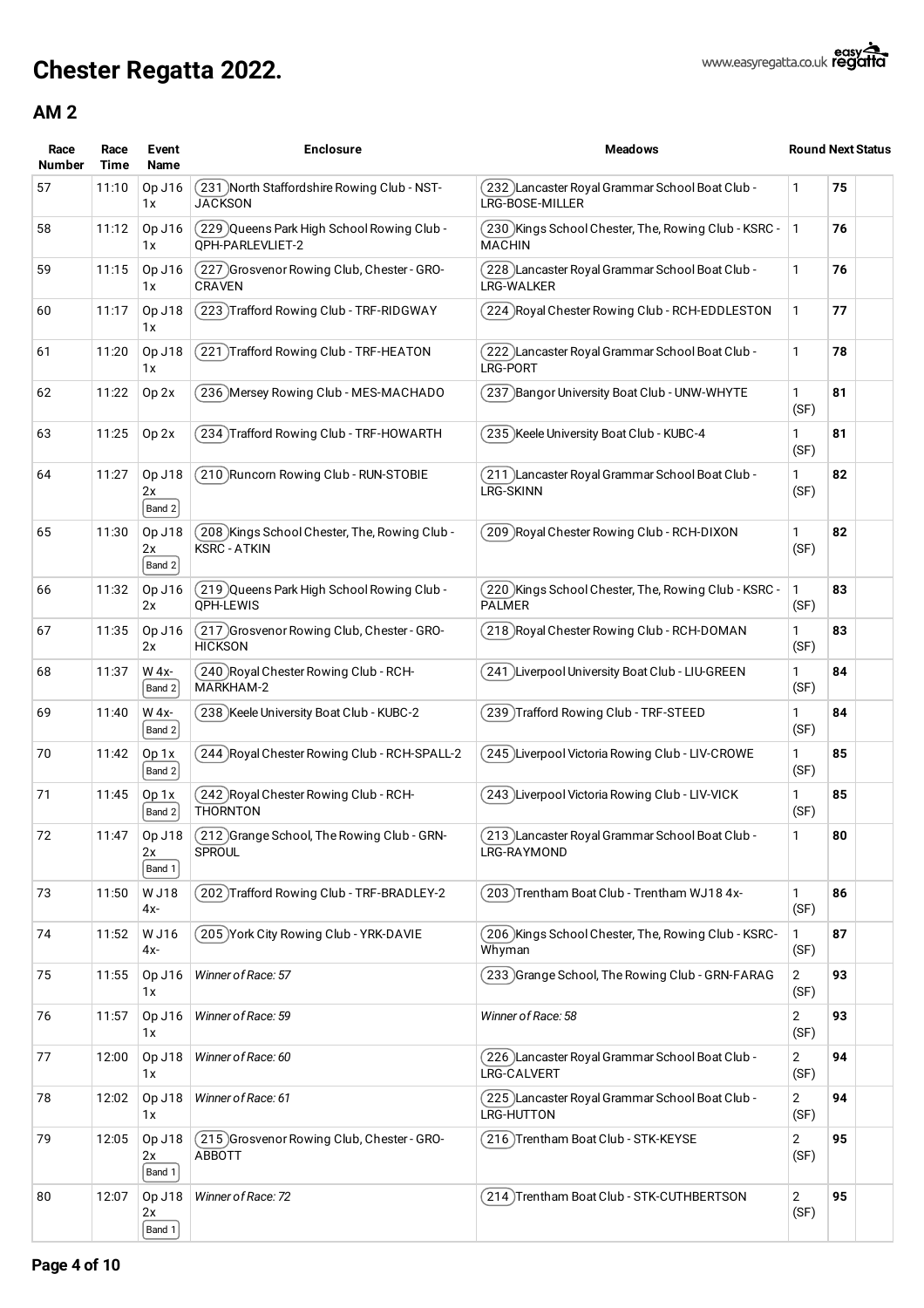| Race<br><b>Number</b> | Race<br><b>Time</b> | Event<br>Name          | <b>Enclosure</b>                                                | <b>Meadows</b>                                                              |           | <b>Round Next Status</b> |  |
|-----------------------|---------------------|------------------------|-----------------------------------------------------------------|-----------------------------------------------------------------------------|-----------|--------------------------|--|
| 81                    | 12:10               | Op <sub>2x</sub>       | Winner of Race: 63                                              | Winner of Race: 62                                                          | 2(F)      |                          |  |
| 82                    | 12:12               | Op J18<br>2x<br>Band 2 | Winner of Race: 65                                              | Winner of Race: 64                                                          | 2(F)      |                          |  |
| 83                    | 12:15               | Op J16<br>2x           | Winner of Race: 67                                              | Winner of Race: 66                                                          | 2(F)      |                          |  |
| 84                    | 12:17               | W 4x-<br>Band 2        | Winner of Race: 69                                              | Winner of Race: 68                                                          | 2(F)      |                          |  |
| 85                    | 12:20               | Op 1x<br>Band 2        | Winner of Race: 71                                              | Winner of Race: 70                                                          | 2(F)      |                          |  |
| 86                    | 12:22               | W J18<br>4x-           | Winner of Race: 73                                              | (204) Kings School Chester, The, Rowing Club - KSRC-<br>Moir                | 2(F)      |                          |  |
| 87                    | 12:25               | W J16<br>4x-           | Winner of Race: 74                                              | (207) Grosvenor Rowing Club, Chester - GRO-NAYLOR                           | 2(F)      |                          |  |
| 88                    | 12:27               | Op 1x<br>Band 1        | (246)Mersey Rowing Club - MES-COYNE                             | (247) Trafford Rowing Club - TRF-PUPPIN                                     | 1<br>(SF) | 96                       |  |
| 89                    | 12:30               | Op 2-                  | (249) Trafford Rowing Club - TRF-CARR                           | (250)Kings School Chester, The, Rowing Club - KSRC -<br><b>HIGGINBOTTOM</b> | 1<br>(SF) | 97                       |  |
| 90                    | 12:32               | $W8+$                  | (252) Kings School Chester, The, Rowing Club -<br>KSRC-Standing | (253) Grange School, The Rowing Club - GRN-<br><b>HARDIMAN</b>              | 1<br>(SF) | 98                       |  |
| 91                    | 12:35               | W 4x-<br>Band 1        | (255) Keele University Boat Club - KUBC                         | (256) Rex Boat Club - Shields                                               | 1(F)      |                          |  |
| 92                    | 12:37               | Op J16<br>4+           | (200) Kings School Chester, The, Rowing Club -<br>KCH-JOHN      | (201) Kings School Chester, The, Rowing Club - KCH-<br><b>WILLIAMS</b>      | 1(F)      |                          |  |
| 93                    | 12:40               | Op J16<br>1x           | Winner of Race: 76                                              | Winner of Race: 75                                                          | 3(F)      |                          |  |
| 94                    | 12:42               | Op J18<br>1x           | Winner of Race: 78                                              | Winner of Race: 77                                                          | 3(F)      |                          |  |
| 95                    | 12:45               | Op J18<br>2x<br>Band 1 | Winner of Race: 80                                              | Winner of Race: 79                                                          | 3(F)      |                          |  |
| 96                    | 12:47               | Op 1x<br>Band 1        | Winner of Race: 88                                              | (248 )Warrington Rowing Club - WTN-COX                                      | 2(F)      |                          |  |
| 97                    | 12:50               | Op 2-                  | Winner of Race: 89                                              | (251) Kings School Chester, The, Rowing Club - KSRC -<br><b>GREANEY</b>     | 2(F)      |                          |  |
| 98                    | 12:52               | $W8+$                  | Winner of Race: 90                                              | (254)Royal Chester Rowing Club - RCH-THOMPSON                               | 2(F)      |                          |  |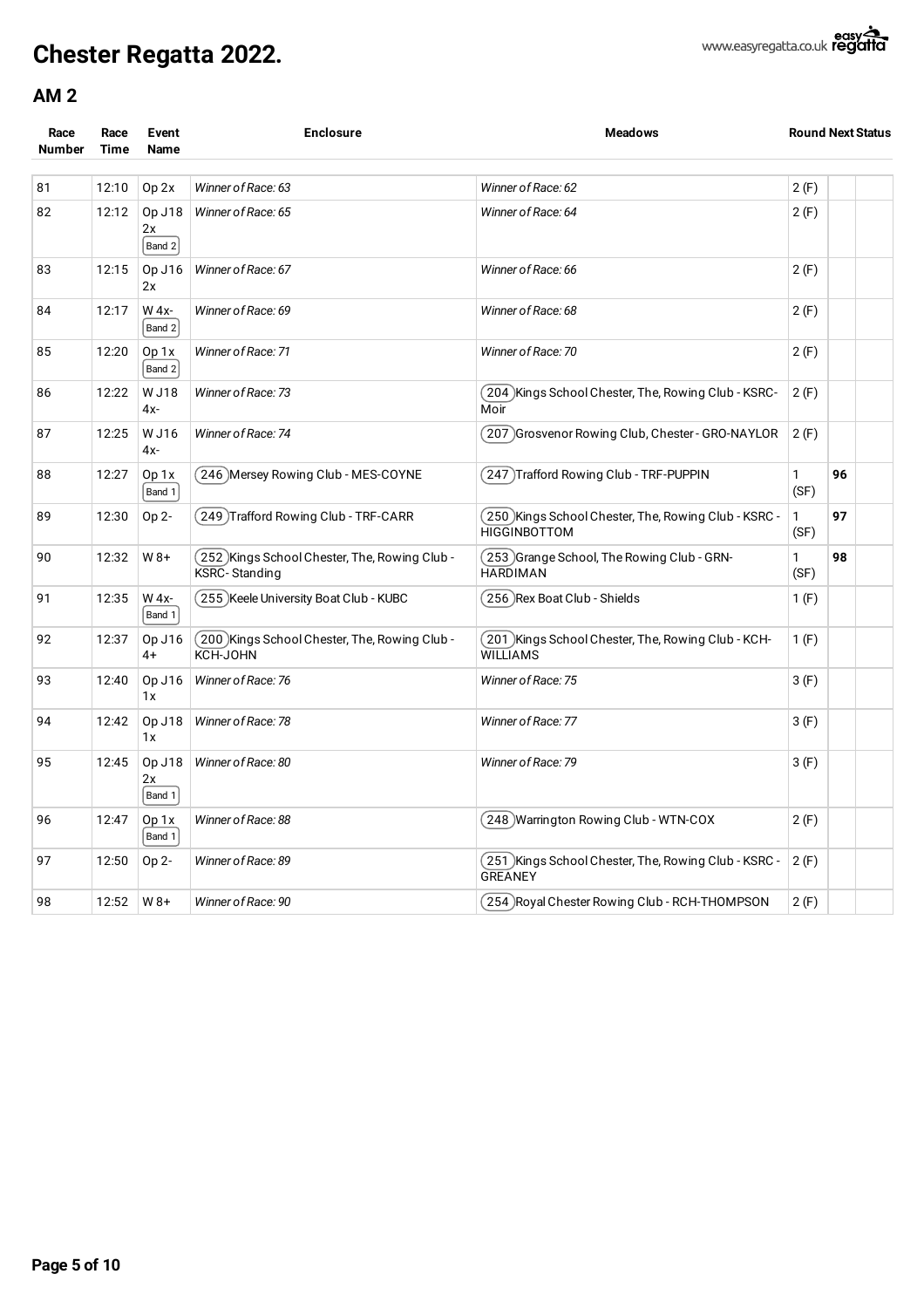| Race<br><b>Number</b> | Race<br><b>Time</b> | Event<br>Name              | <b>Enclosure</b>                                                     | <b>Meadows</b>                                                     |                        | <b>Round Next Status</b> |
|-----------------------|---------------------|----------------------------|----------------------------------------------------------------------|--------------------------------------------------------------------|------------------------|--------------------------|
| 99                    | 13:00               | Op J15<br>2x<br>Band 2     | 323 )Liverpool Victoria Rowing Club - LIV-SUMMERS                    | 324 York City Rowing Club - YRK-MORRIS                             | 1                      | 117                      |
| 100                   | 13:02               | Op J15<br>2x<br>$ $ Band 2 | 321 )Trafford Rowing Club - TRF-DRYFE                                | 322 Lancaster Royal Grammar School Boat Club - 1<br>LRG-BALMER     |                        | 117                      |
| 101                   | 13:05               | Op J15<br>2x<br>Band 2     | 319 )North Staffordshire Rowing Club - NST-SMITH                     | 320 )Lancaster Royal Grammar School Boat Club -<br>LRG-OVBIAGELE   | $\vert$ 1              | 118                      |
| 102                   | 13:07               | Op J15<br>2x<br>Band 2     | 317 Runcorn Rowing Club - RUN-DOBSON                                 | 318 )Liverpool Victoria Rowing Club - LIV-<br><b>BAINBRIDGE</b>    | 1                      | 118                      |
| 103                   | 13:10               | Op J14<br>$4x+$            | (307 )Kings School Chester, The, Rowing Club - KSRC<br>- GUEST II    | 308 Grange School, The Rowing Club - GRN-<br><b>BROCKLEBANK</b>    | 1                      | 119                      |
| 104                   | 13:12               | Op J14<br>$4x+$            | 305 Grosvenor Rowing Club, Chester - GRO-<br><b>WOZNIAK</b>          | 306 Queens Park High School Rowing Club -<br>OPH-SMITH-2           | 1                      | 120                      |
| 105                   | 13:15               | Op J14<br>$4x+$            | (303 )Kings School Chester, The, Rowing Club - KSRC<br>- FEARNHEAD   | 304 Grange School, The Rowing Club - GRN-<br>CONLON                | 1                      | 120                      |
| 106                   | 13:17               | Op J15<br>1x               | 343 Trentham Boat Club - STK-DUTTON                                  | 344 York City Rowing Club - YRK-CHALK-2                            | 1                      | 121                      |
| 107                   | 13:20               | Op J15<br>1x               | (341 )Royal Chester Rowing Club - RCH-QUAGLIERINI-<br>$\overline{2}$ | 342 )Agecroft Rowing Club - AGE-MCLAUGHLIN                         | 1                      | 122                      |
| 108                   | 13:22               | Op J15<br>1 x              | 339 Grosvenor Rowing Club, Chester - GRO-<br><b>BROCKLEHURST</b>     | 340 Trafford Rowing Club - TRF-ROBINSON                            | 1                      | 122                      |
| 109                   | 13:25               | W J15<br>$4x+$             | 314) Trentham Boat Club - WJ15 4x+ A                                 | 315 Grange School, The Rowing Club - GRN-<br>GRAY                  | 1                      | 123                      |
| 110                   | 13:27               | W J15<br>4x+               | (312 )Royal Chester Rowing Club - RCH-<br><b>STRINGFELLOW</b>        | 313 York City Rowing Club - YRK-BOSHOFF)                           | 1                      | 124                      |
| 111                   | 13:30               | W J15<br>4x+               | 310)Trentham Boat Club - STK-GOODALL                                 | 311 )Queens Park High School Rowing Club -<br>OPH-WEHBEH           | 1                      | 124                      |
| 112                   | 13:32               | W J14<br>1x                | 348 Grosvenor Rowing Club, Chester - GRO-TURNER )                    | (349 )Grange School, The Rowing Club - GRN-<br><b>TOVELL</b>       | 1                      | 125                      |
| 113                   | 13:35               | W J14<br>1x                | 346 North Staffordshire Rowing Club - NST-REANEY                     | 347) Trafford Rowing Club - TRF-WHISTANCE                          | 1                      | 126                      |
| 114                   | 13:37               | W J14<br>2x<br>Band 1      | (331 )Queens Park High School Rowing Club - QPH-<br><b>JONES</b>     | 332)Trentham Boat Club - STK-WJ14 2x                               | 1                      | 127                      |
| 115                   | 13:40               | W J14<br>2x<br>Band 1      | (329) Grange School, The Rowing Club - GRN-JONES-<br>$\overline{2}$  | (330) North Staffordshire Rowing Club - NST-DE-<br><b>STEUNDER</b> | 1                      | 128                      |
| 116                   | 13:42               | Op J13<br>$4x+$            | (352) Queens Park High School Rowing Club - QPH-<br><b>PRIVAT</b>    | 353 Royal Chester Rowing Club - RCH-POOLE                          | 1                      | 130                      |
| 117                   | 13:45               | Op J15<br>2x<br>Band 2     | Winner of Race: 100                                                  | Winner of Race: 99                                                 | $\overline{c}$<br>(SF) | 135                      |
| 118                   | 13:47               | Op J15<br>2x<br>$ $ Band 2 | Winner of Race: 102                                                  | Winner of Race: 101                                                | 2<br>(SF)              | 135                      |
| 119                   | 13:50               | Op J14<br>$4x+$            | Winner of Race: 103                                                  | 309 York City Rowing Club - YRK-JACKSON                            | 2<br>(SF)              | 136                      |
| 120                   | 13:52               | Op J14<br>4x+              | Winner of Race: 105                                                  | Winner of Race: 104                                                | 2<br>(SF)              | 136                      |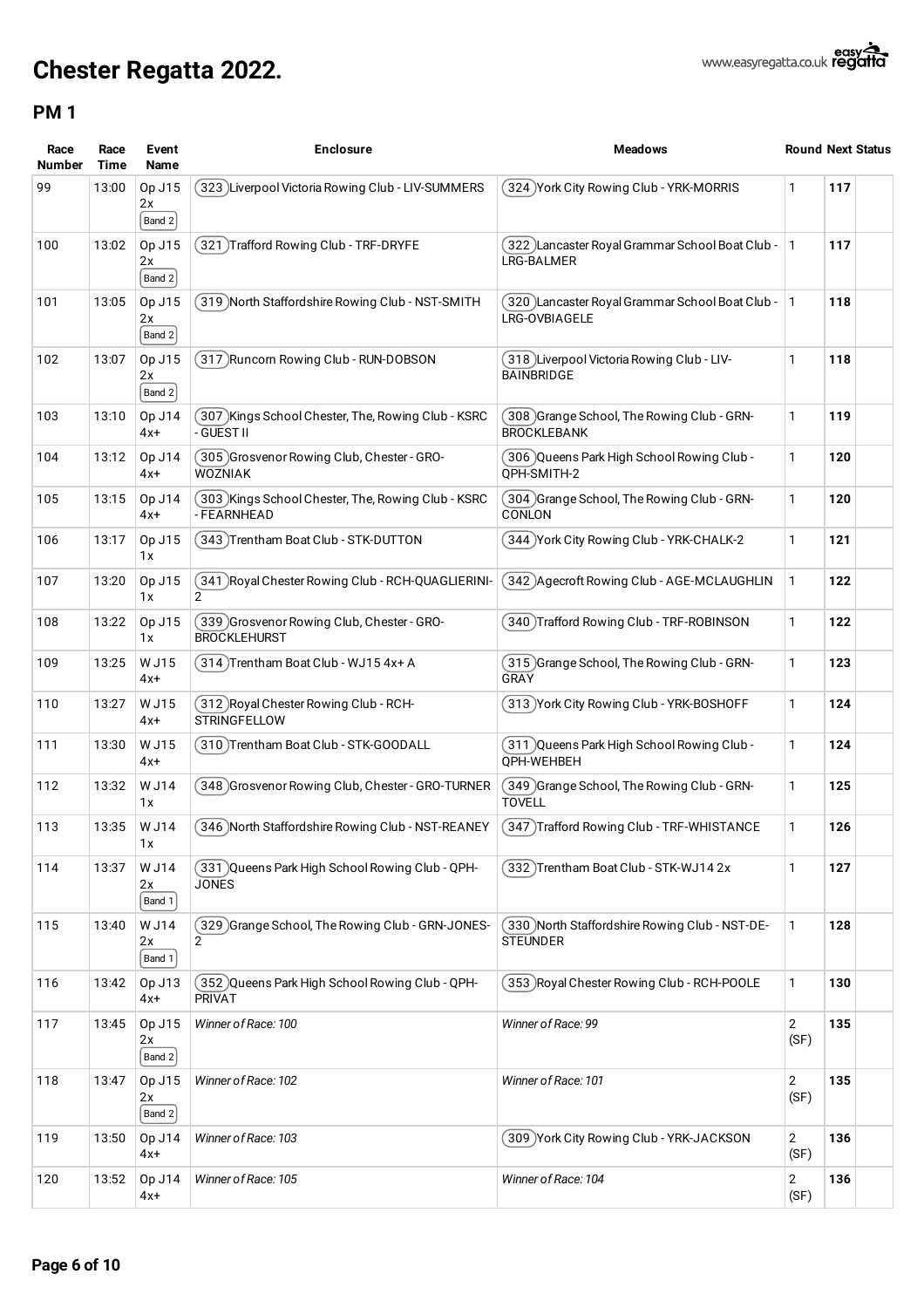| Race<br><b>Number</b> | Race<br>Time | Event<br><b>Name</b>   | <b>Enclosure</b>                                                    | <b>Meadows</b>                                               | <b>Round Next Status</b> |     |  |
|-----------------------|--------------|------------------------|---------------------------------------------------------------------|--------------------------------------------------------------|--------------------------|-----|--|
| 121                   | 13:55        | Op J15<br>1x           | Winner of Race: 106                                                 | (345 )Liverpool Victoria Rowing Club - LIV-<br>SAUNDERS-2-2  | $\overline{c}$<br>(SF)   | 137 |  |
| 122                   | 13:57        | Op J15<br>1x           | Winner of Race: 108                                                 | Winner of Race: 107                                          | 2<br>(SF)                | 137 |  |
| 123                   | 14:00        | W J15<br>4x+           | Winner of Race: 109                                                 | (316 )Kings School Chester, The, Rowing Club -<br>KCH-OLLIES | 2<br>(SF)                | 138 |  |
| 124                   | 14:02        | W J15<br>4x+           | Winner of Race: 111                                                 | Winner of Race: 110                                          | 2<br>(SF)                | 138 |  |
| 125                   | 14:05        | W J14<br>1x            | Winner of Race: 112                                                 | 351 )Queens Park High School Rowing Club -<br>OPH-HOPKINS    | 2<br>(SF)                | 139 |  |
| 126                   | 14:07        | W J14<br>1 x           | Winner of Race: 113                                                 | 350 Queens Park High School Rowing Club -<br>QPH-PHILLIPS    | 2<br>(SF)                | 139 |  |
| 127                   | 14:10        | W J14<br>2x<br>Band 1  | Winner of Race: 114                                                 | 334 Queens Park High School Rowing Club -<br>QPH-PERKS       | 2<br>(SF)                | 140 |  |
| 128                   | 14:12        | W J14<br>2x<br>Band 1  | Winner of Race: 115                                                 | 333 Queens Park High School Rowing Club -<br>QPH-WEHBEH-3    | 2<br>(SF)                | 140 |  |
| 129                   | 14:15        | Op J13<br>4x+          | (355)Queens Park High School Rowing Club - QPH-<br>ANDERSON-JONES-2 | 356 )North Staffordshire Rowing Club - NST-<br><b>WOOD</b>   | 2<br>(SF)                | 141 |  |
| 130                   | 14:17        | Op J13<br>4x+          | Winner of Race: 116                                                 | 354 Queens Park High School Rowing Club -<br>OPH-HARDISTY    | 2<br>(SF)                | 141 |  |
| 131                   | 14:20        | W J14<br>2x<br>Band 2  | (337)North Staffordshire Rowing Club - NST-<br><b>KIMBERLEY</b>     | 338 Grosvenor Rowing Club, Chester - GRO-<br><b>PICTON</b>   | 1<br>(SF)                | 142 |  |
| 132                   | 14:22        | W J14<br>2x<br>Band 2  | 335 Royal Chester Rowing Club - RCH-BENTLEY                         | 336 York City Rowing Club - YRK-FERGUSON                     | 1<br>(SF)                | 142 |  |
| 133                   | 14:25        | W J13<br>2x<br>Band 1  | 359 York City Rowing Club - YRK-DAVIE-3                             | 360)Trentham Boat Club - WJ13 2x                             | 1<br>(SF)                | 143 |  |
| 134                   | 14:27        | W J13<br>2x<br>Band 1  | 357 Grosvenor Rowing Club, Chester - GRO-PICTON-<br>2               | 358 North Staffordshire Rowing Club - NST-GEL                | 1<br>(SF)                | 143 |  |
| 135                   | 14:30        | Op J15<br>2x<br>Band 2 | Winner of Race: 118                                                 | Winner of Race: 117                                          | 3(F)                     |     |  |
| 136                   | 14:32        | Op J14<br>$4x+$        | Winner of Race: 120                                                 | Winner of Race: 119                                          | 3(F)                     |     |  |
| 137                   | 14:35        | Op J15<br>1x           | Winner of Race: 122                                                 | Winner of Race: 121                                          | 3(F)                     |     |  |
| 138                   | 14:37        | W J15<br>$4x+$         | Winner of Race: 124                                                 | Winner of Race: 123                                          | 3(F)                     |     |  |
| 139                   | 14:40        | W J14<br>1 x           | Winner of Race: 126                                                 | Winner of Race: 125                                          | 3(F)                     |     |  |
| 140                   | 14:42        | W J14<br>2x<br>Band 1  | Winner of Race: 128                                                 | Winner of Race: 127                                          | 3(F)                     |     |  |
| 141                   | 14:45        | Op J13<br>$4x+$        | Winner of Race: 130                                                 | Winner of Race: 129                                          | 3(F)                     |     |  |
| 142                   | 14:47        | W J14<br>2x<br>Band 2  | Winner of Race: 132                                                 | Winner of Race: 131                                          | 2(F)                     |     |  |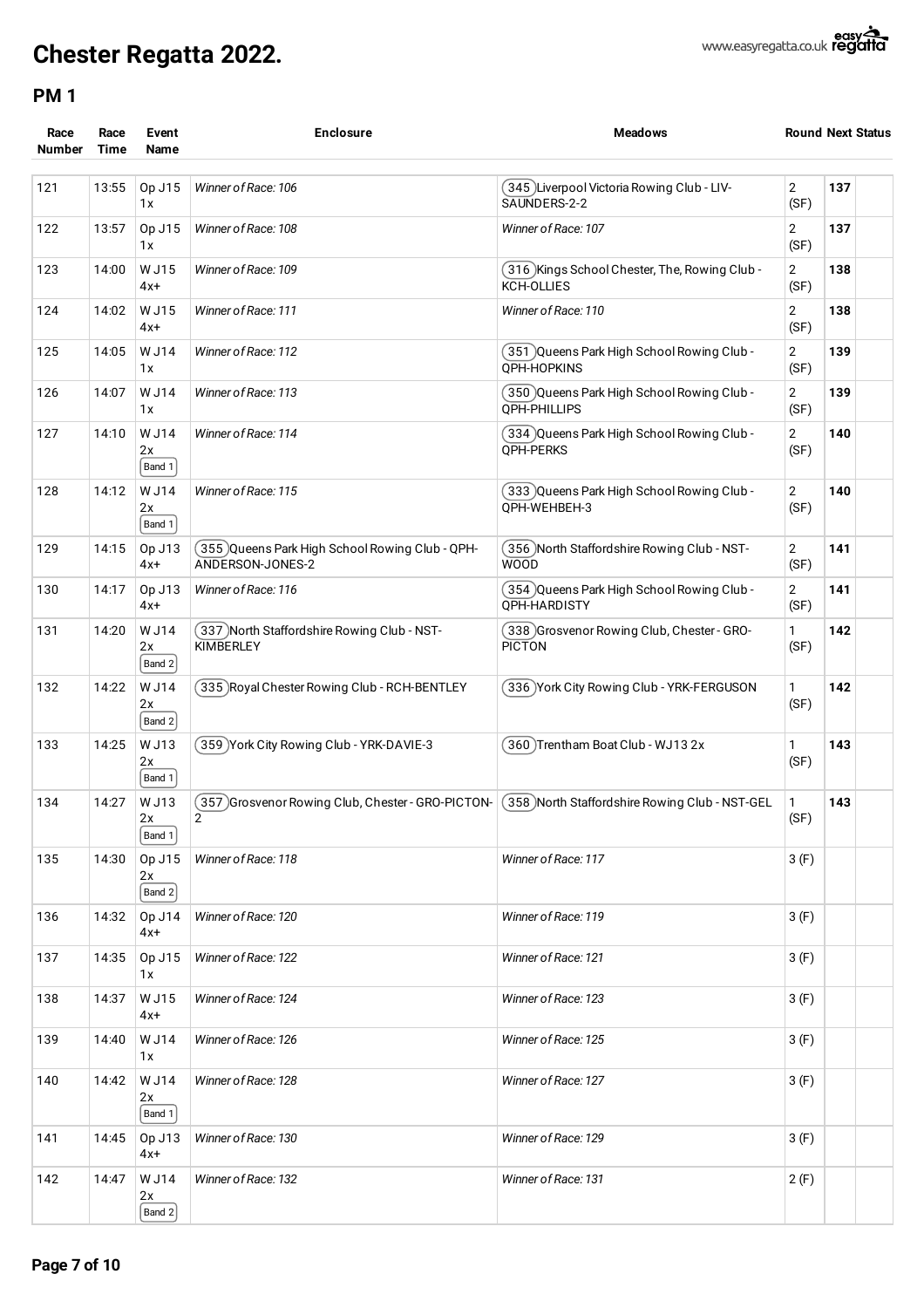| Race<br><b>Number</b> | Race<br><b>Time</b> | Event<br>Name          | <b>Enclosure</b>                                                    | <b>Meadows</b>                                                         |                      | <b>Round Next Status</b> |  |
|-----------------------|---------------------|------------------------|---------------------------------------------------------------------|------------------------------------------------------------------------|----------------------|--------------------------|--|
| 143                   | 14:50               | W J13<br>2x<br>Band 1  | Winner of Race: 134                                                 | Winner of Race: 133                                                    | 2(F)                 |                          |  |
| 144                   | 14:52               | W J13<br>2x<br>Band 2  | 363 Queens Park High School Rowing Club - QPH-<br><b>MILANOVA</b>   | 364 )Queens Park High School Rowing Club -<br>OPH-Carline              | $\mathbf{1}$<br>(SF) | 151                      |  |
| 145                   | 14:55               | W J13<br>2x<br>Band 2  | 361 Trafford Rowing Club - TRF-BARRY                                | . 362 )Queens Park High School Rowing Club (<br>QPH-MULHOLLAND-2       | 1<br>(SF)            | 151                      |  |
| 146                   | 14:57               | W J13<br>1x            | 367 )Agecroft Rowing Club - AGE-OKUNOLA                             | 368 Trafford Rowing Club - TRF-BUSHBY]                                 | $\mathbf{1}$<br>(SF) | 152                      |  |
| 147                   | 15:00               | W J13<br>1x            | 365 Liverpool Victoria Rowing Club - LIV-SAUNDERS-<br>$\mathcal{P}$ | 366 Trafford Rowing Club - TRF-SARMA                                   | $\mathbf{1}$<br>(SF) | 152                      |  |
| 148                   | 15:02               | Op J15<br>2x<br>Band 1 | 327 )Lancaster Royal Grammar School Boat Club -<br>LRG-RICHARDSON   | 328)Trentham Boat Club - STK-J15 2x                                    | 1<br>(SF)            | 153                      |  |
| 149                   | 15:05               | Op J15<br>2x<br>Band 1 | 325 )Lancaster Royal Grammar School Boat Club -<br>LRG-BACKHOUSE-2  | 326 )Trentham Boat Club - Trentham J15 2x<br>Power                     | $\mathbf{1}$<br>(SF) | 153                      |  |
| 150                   | 15:07               | W J14<br>$8x+$         | 300 Kings School Chester, The, Rowing Club - KSRC<br>- BLACKWELL    | (301 )Grange School, The Rowing Club - GRN-<br>PHILLINGHAM             | $\mathbf{1}$<br>(SF) | 154                      |  |
| 151                   | 15:10               | W J13<br>2x<br>Band 2  | Winner of Race: 145                                                 | Winner of Race: 144                                                    | 2(F)                 |                          |  |
| 152                   | 15:12               | W J13<br>1x            | Winner of Race: 147                                                 | Winner of Race: 146                                                    | 2(F)                 |                          |  |
| 153                   | 15:15               | Op J15<br>2x<br>Band 1 | Winner of Race: 149                                                 | Winner of Race: 148                                                    | 2(F)                 |                          |  |
| 154                   | 15:17               | W J14<br>8x+           | Winner of Race: 150                                                 | 302 Kings School Chester, The, Rowing Club -<br><b>KSRC - SHAPLAND</b> | 2(F)                 |                          |  |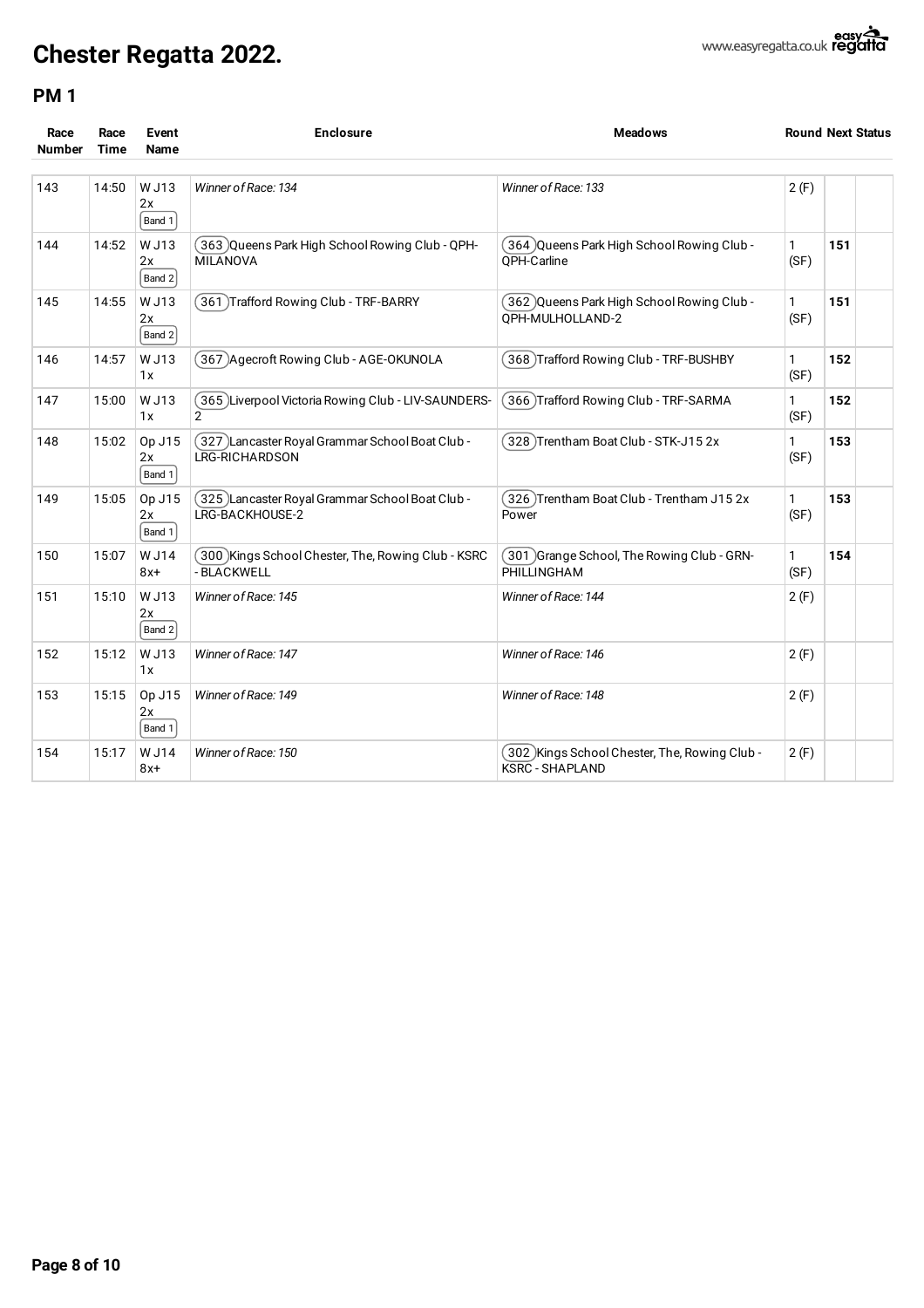| Race<br><b>Number</b> | Race<br>Time | Event<br>Name         | <b>Enclosure</b>                                                      | <b>Meadows</b>                                                       |                        | <b>Round Next Status</b> |
|-----------------------|--------------|-----------------------|-----------------------------------------------------------------------|----------------------------------------------------------------------|------------------------|--------------------------|
| 155                   | 15:30        | W <sub>1x</sub>       | 425) Bangor University Boat Club - UNW-CLEGG-2                        | (426 )Royal Chester Rowing Club - RCH-BENNETT                        | $\vert$ 1              | 173                      |
| 156                   | 15:32        | W1x                   | 423 )Queens Park High School Rowing Club - QPH-<br><b>PARLEVLIET</b>  | (424 )Grosvenor Rowing Club, Chester - GRO-<br><b>MARSTAD</b>        | 1                      | 174                      |
| 157                   | 15:35        | Op J18<br>4х-         | (404)Lancaster Royal Grammar School Boat Club -<br>LRG-RAYMOND-2      | (405) Royal Chester Rowing Club - RCH-BROOKES                        | $\vert$ 1              | 175                      |
| 158                   | 15:37        | Op J18<br>4x-         | 402)Trentham Boat Club - STK-J18 4x-                                  | (403 )Grosvenor Rowing Club, Chester - GRO-<br>ABBOTT-2              | 1                      | 176                      |
| 159                   | 15:40        | $Op 4x-$              | 431 Liverpool University Boat Club - LIU-CHAMPION                     | (432 )Rex Boat Club - Thornley                                       | 1<br>(SF)              | 179                      |
| 160                   | 15:42        | Op 4x-                | 429 Royal Chester Rowing Club - RCH-SPALL                             | (430 )Grosvenor Rowing Club, Chester - GRO-<br><b>RANDALL</b>        | 1<br>(SF)              | 179                      |
| 161                   | 15:45        | $W$ 4+                | 435 Royal Chester Rowing Club - RCH-JAMIE                             | (436 )University of Chester Rowing Club - UOC-<br><b>TURTLE</b>      | 1<br>(SF)              | 180                      |
| 162                   | 15:47        | $W$ 4+                | 433 Trafford Rowing Club - TRF-HELYAR                                 | (434)Kings School Chester, The, Rowing Club -<br><b>KCH-EDGERLEY</b> | $\mathbf{1}$<br>(SF)   | 180                      |
| 163                   | 15:50        | W 2x<br>Band 1        | 439 Mersey Rowing Club - MES-PRESTON                                  | (440 Grosvenor Rowing Club, Chester - GRO-<br><b>RAWSON</b>          | 1<br>(SF)              | 181                      |
| 164                   | 15:52        | W 2x<br>Band 1        | 437 )Trafford Rowing Club - TRF-TRIDGETT                              | (438 )Grosvenor Rowing Club, Chester - GRO-<br><b>HULSON</b>         | 1<br>(SF)              | 181                      |
| 165                   | 15:55        | W J16<br>2x<br>Band 1 | 417 Grosvenor Rowing Club, Chester - GRO-<br>NAYLOR-2                 | (418 )Trafford Rowing Club - TRF-MATTHEWS                            | 1<br>(SF)              | 182                      |
| 166                   | 15:57        | W J16<br>2x<br>Band 1 | 415 York City Rowing Club - YRK-DAVIE-2                               | (416) Grosvenor Rowing Club, Chester - GRO-<br><b>ROBINSON</b>       | 1<br>(SF)              | 182                      |
| 167                   | 16:00        | W J16<br>2x<br>Band 2 | 421 North Staffordshire Rowing Club - NST-OLIVER-<br><b>KLUCZNIK</b>  | (422) Grange School, The Rowing Club - GRN-<br><b>FEARNSIDE</b>      | 1<br>(SF)              | 183                      |
| 168                   | 16:02        | W J16<br>2x<br>Band 2 | 419 Royal Chester Rowing Club - RCH-JOHNSON                           | (420 )North Staffordshire Rowing Club - NST-<br><b>STOCKING</b>      | $\mathbf{1}$<br>(SF)   | 183                      |
| 169                   | 16:05        | W J18<br>2x           | 408) Trentham Boat Club - STK-WJ18 2x                                 | (409 )North Staffordshire Rowing Club - NST-<br>THOMAS               | 1                      | 178                      |
| 170                   | 16:07        | W 2x<br>Band 2        | 441 Mersey Rowing Club - MES-JOHNSTONE                                | 442 )Liverpool University Boat Club - LIU-BIDDLE                     | 1<br>(SF)              | 184                      |
| 171                   | 16:10        | Op J16<br>8+          | 400 Grange School, The Rowing Club - GRN-<br>SIDDIQI                  | ( 401 )Queens Park High School Rowing Club -<br>QPH-Gordon           | 1(F)                   |                          |
| 172                   | 16:12        | W 4-                  | 444 )Bangor University Boat Club - UNW-HOGGARTH                       | (445) Grosvenor Rowing Club, Chester - GRO-<br><b>EDWARDS</b>        | 1(F)                   |                          |
| 173                   | 16:15        | W <sub>1x</sub>       | Winner of Race: 155                                                   | (428)Trafford Rowing Club - TRF-SCOTT                                | 2<br>(SF)              | 187                      |
| 174                   | 16:17        | W <sub>1x</sub>       | Winner of Race: 156                                                   | ( 427 )Trentham Boat Club - STK-KNIGHT                               | 2<br>(SF)              | 187                      |
| 175                   | 16:20        | Op J18<br>4x-         | Winner of Race: 157                                                   | ( 407 )Grange School, The Rowing Club - GRN-<br><b>HARE</b>          | $\overline{2}$<br>(SF) | 188                      |
| 176                   | 16:22        | Op J18<br>4х-         | Winner of Race: 158                                                   | (406 )Queens Park High School Rowing Club -<br>QPH-Bamber            | $\overline{2}$<br>(SF) | 188                      |
| 177                   | 16:25        | W J18<br>2x           | 411 )Kings School Chester, The, Rowing Club -<br><b>KSRC-Billings</b> | (412 )Liverpool Victoria Rowing Club - LIV-RHEAD-<br>$\overline{2}$  | 2<br>(SF)              | 189                      |
| 178                   | 16:27        | W J18<br>2x           | Winner of Race: 169                                                   | (410 )Trafford Rowing Club - TRF-BRADLEY                             | 2<br>(SF)              | 189                      |
| 179                   | 16:30        | Op 4x-                | Winner of Race: 160                                                   | Winner of Race: 159                                                  | 2(F)                   |                          |